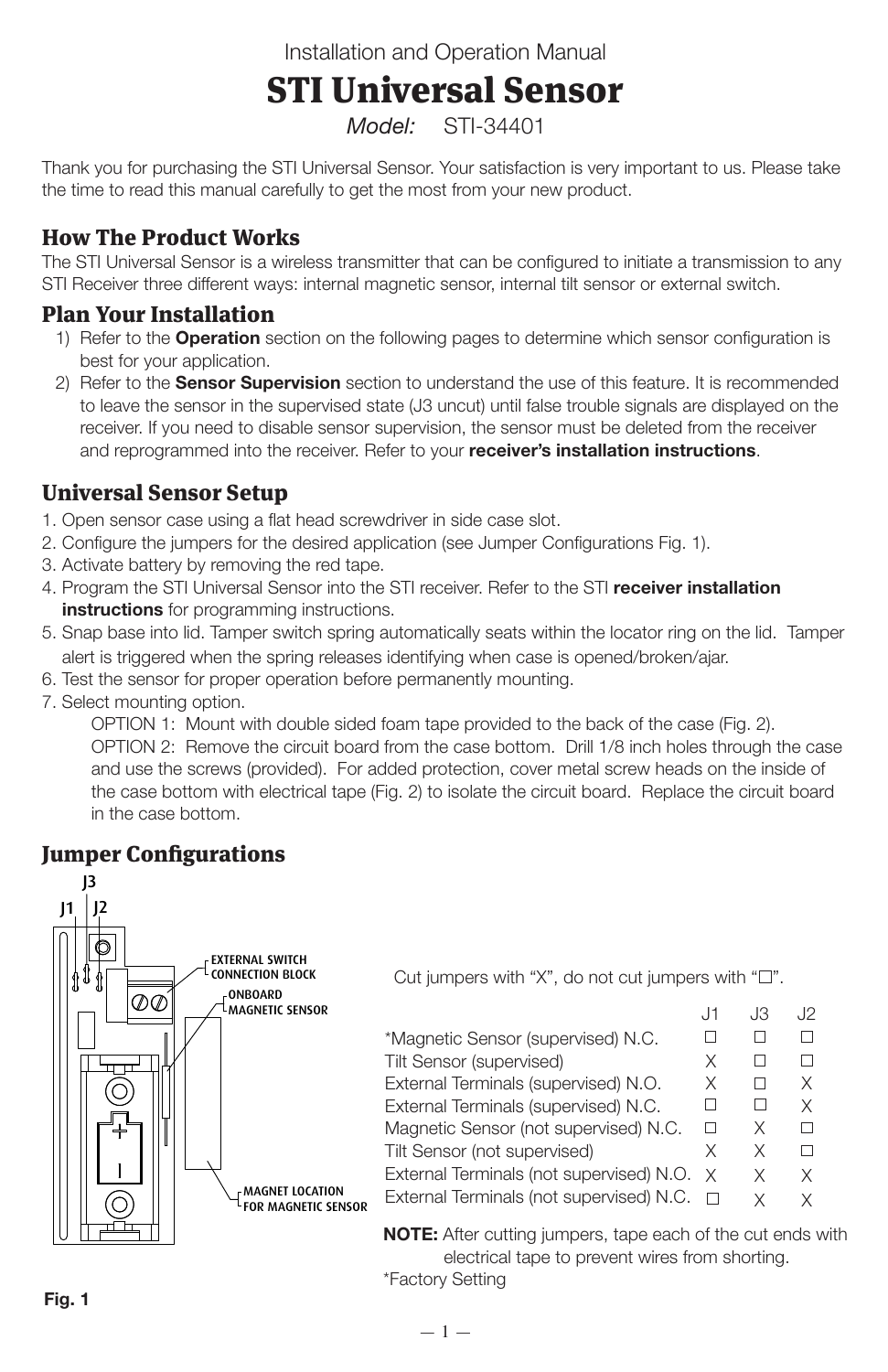

## **Operation**

Magnetic Sensor: (Fig. 3)

- Alert Signal Magnet is over approximately 1 1/3 inches from the device.
- Restore Signal Magnet is brought within approximately 1 inch from the device.

When using the Magnetic Sensor, the bottom case may be inserted into the top case in reverse depending on which direction the Magnetic Sensor should face.



Tilt Sensor: (Fig. 4)

- Alert Signal Sensor is tilted more than 45° from vertical.
- Restore Signal Sensor is tilted less than 45° from vertical.

When using the Tilt Sensor, the arrow on the bottom should point straight up in the non-triggered state. **NOTE:** Metal mailbox may reduce transmission range.



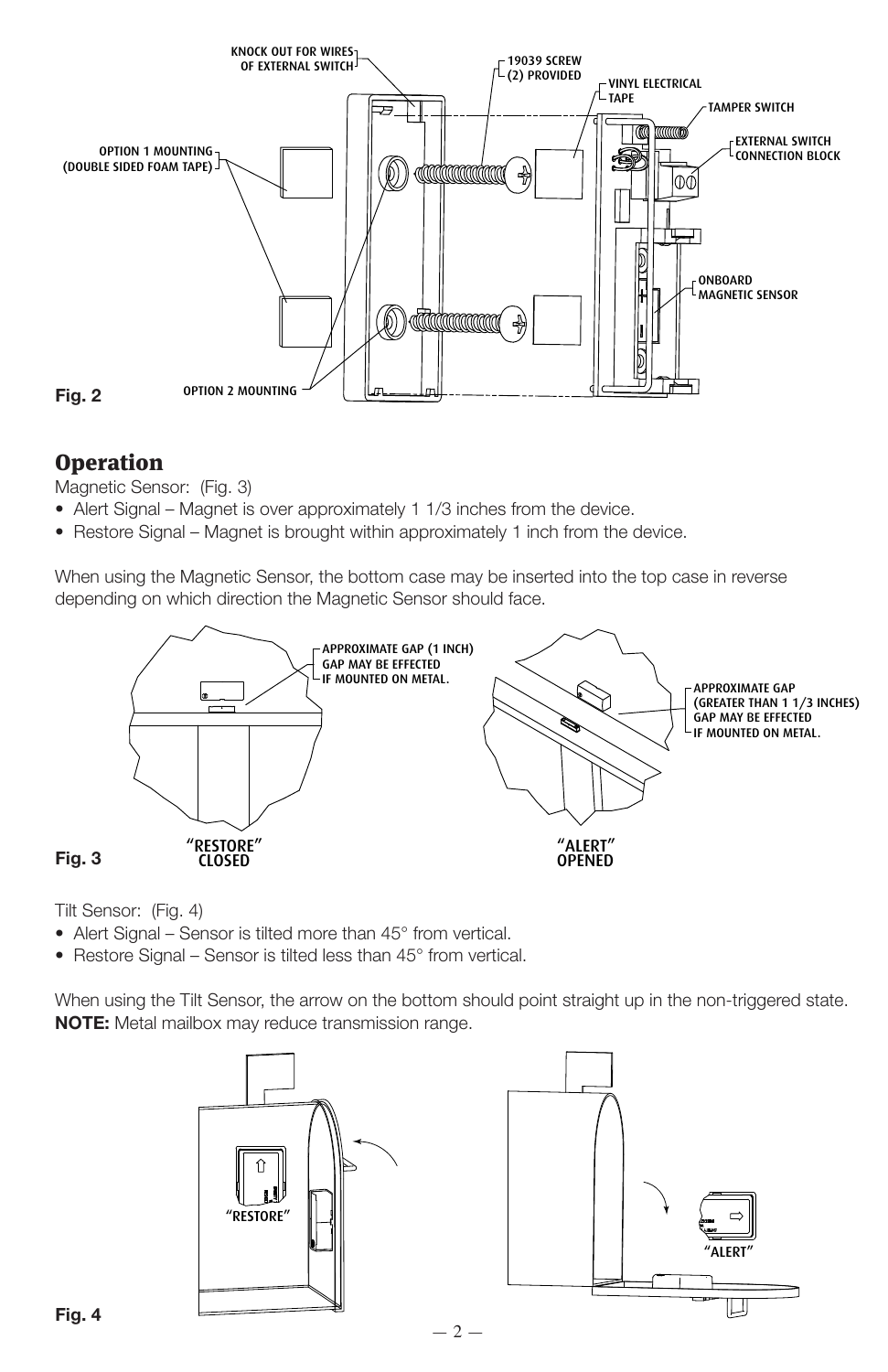External Contacts: (Fig. 5) Using external contacts or other mechanical switch.

- Use N.C. jumper configuration for contacts normally shorted together to trigger alert when contacts are opened.
- Alert Signal When terminals are switched from normal state.
- Restore Signal When terminals return to normal state.

When using the External Switch Terminals, remove the case knock out (Fig. 2) in the corner of the case bottom to insert sensor wires. Connect to external contact block.

NOTE: If mounted outdoors, use silicone sealant on the wire and screw hole knock outs.





**NOTE:** In any configuration, an Alert or Restore signal must be triggered for any STI receiver to acknowledge the device.

#### Sensor Supervision

The STI Universal Sensor has a supervision feature that monitors the battery condition, sensor tampering and verifies that the sensor is within range of the STI Receiver. Sensor supervision can be disabled for installations where the transmission signals may be locked when in the sensor's normal condition (not supervised).

If the STI Universal Sensor has a Low Battery or triggered Tamper Switch, the sensor will send a trouble signal to the receiver.

If the signal is out of range or there is a loss of communication, the receiver will indicate a trouble condition between 12 and 24 hours from the time the signal was lost.